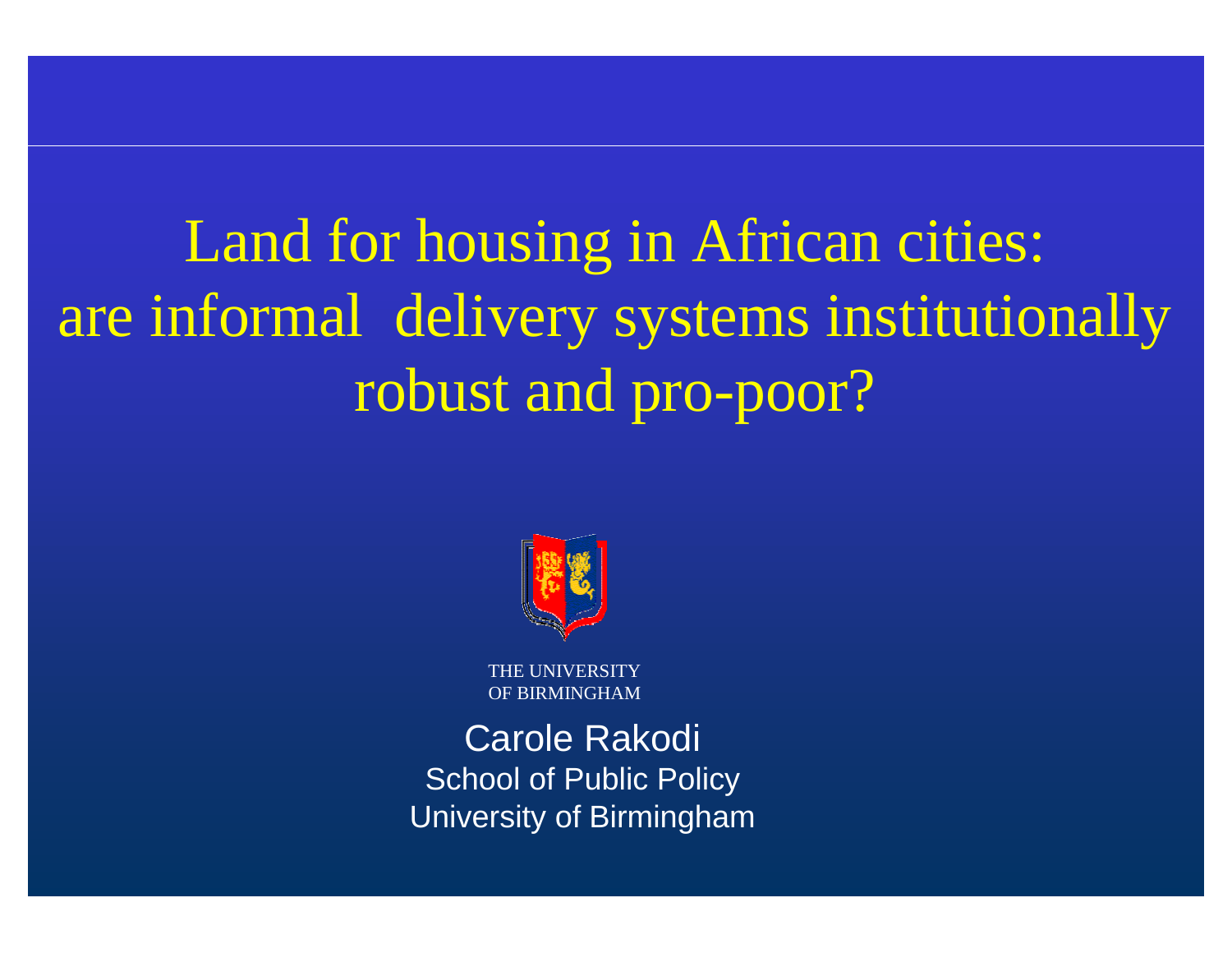### Aims of the research

- n to improve understanding of informal urban land delivery systems
- n to increase understanding of the institutions (formal state law and informal social rules) that underpin land transactions and disputes
- n to assess the strengths and weaknesses of alternative land delivery systems
- n to identify and explore implications for policy

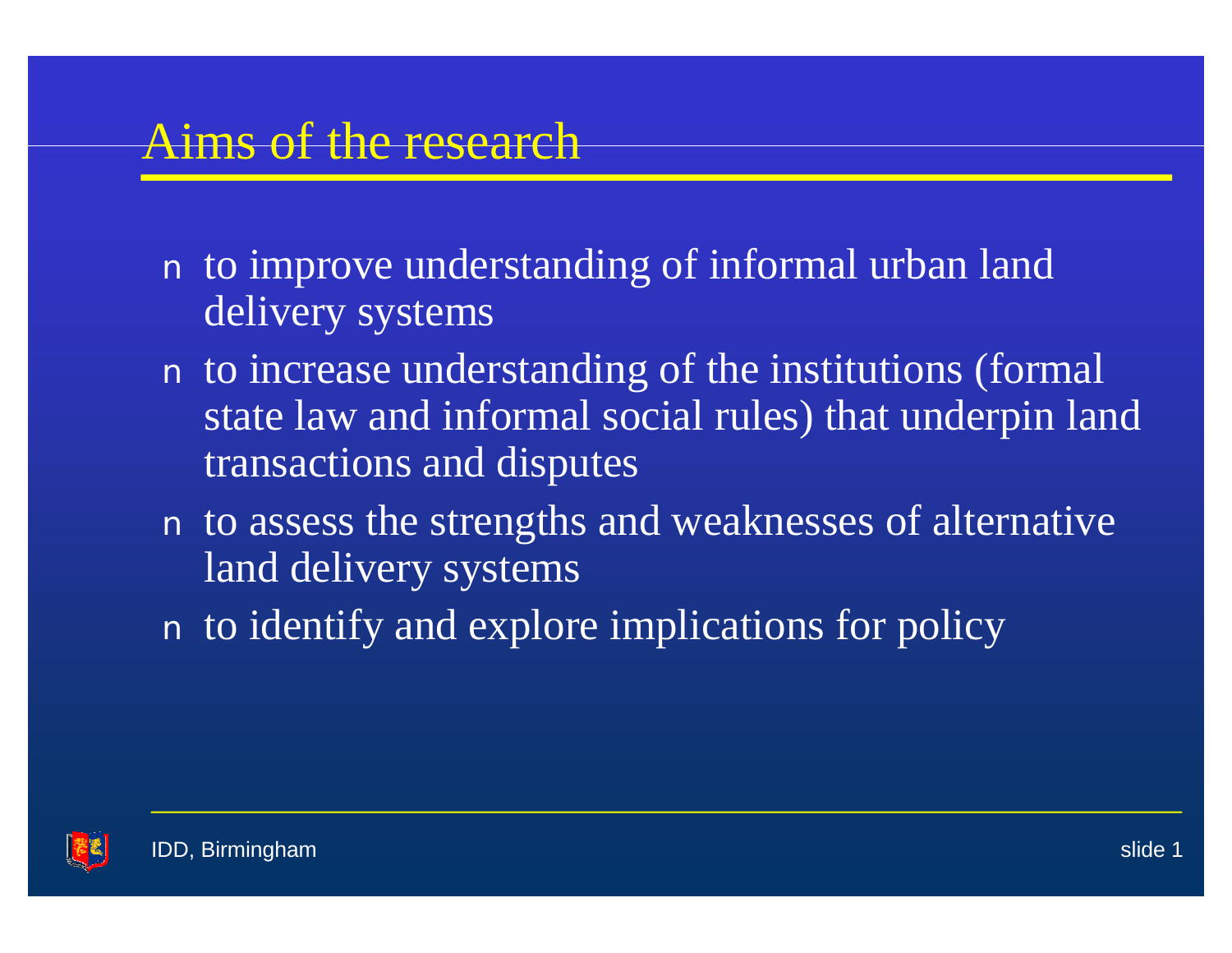# Hypotheses

n success of informal land delivery systems is due to their

- practical attributes
- social legitimacy
- n as urban development proceeds the informal institutions that regulate land transactions and use change
	- over time, including borrowing from formal rules
	- between residential areas depending on their stage of development
	- may break down.

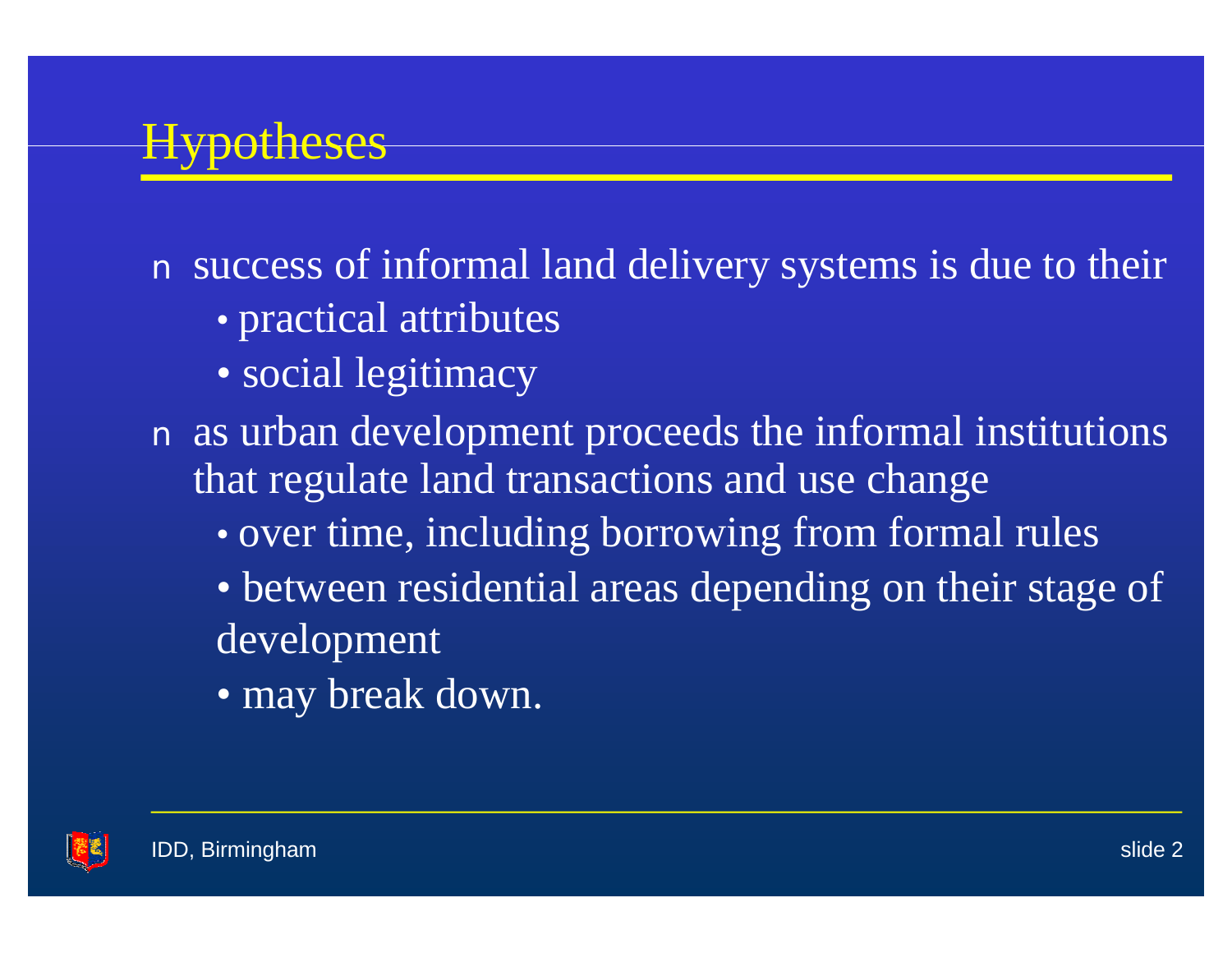### Case study cities

Criteria for selection: n Anglophone n different • colonial & postcolonial policies • governance arrangements & experiences n medium sized cities n Eldoret, Kenya: *Rose Musyoka*

- n Kampala, Uganda: *Emmanuel Nkurunziza*
- n Enugu, Nigeria: *Cosmas Uche Ikejiofor*
- n Gaborone, Botswana: *Faustin Kalabamu and S Morolong*
- n Maseru, Lesotho: *Clement R Leduka*
- n (Lusaka, Zambia: *Chileshe L Mulenga)*

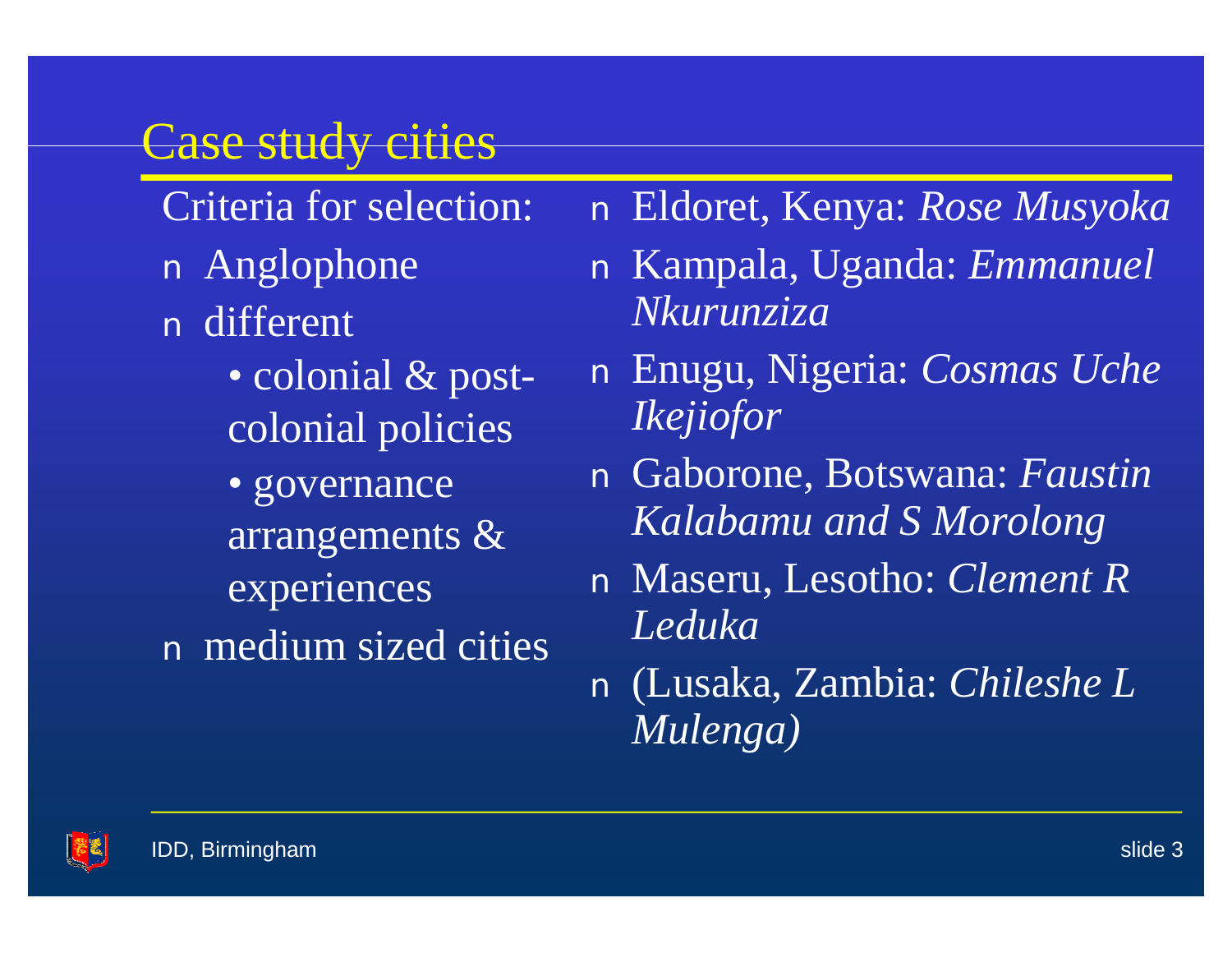## Methodological approach

- n city level analysis n 3 residential settlements
	- peripheral developing
	- partly consolidated
	- consolidated/ inner city

n secondary sources

n primary data:

- sample surveys of plotholders
- key informant interviews
- focus group discussions
- n court records

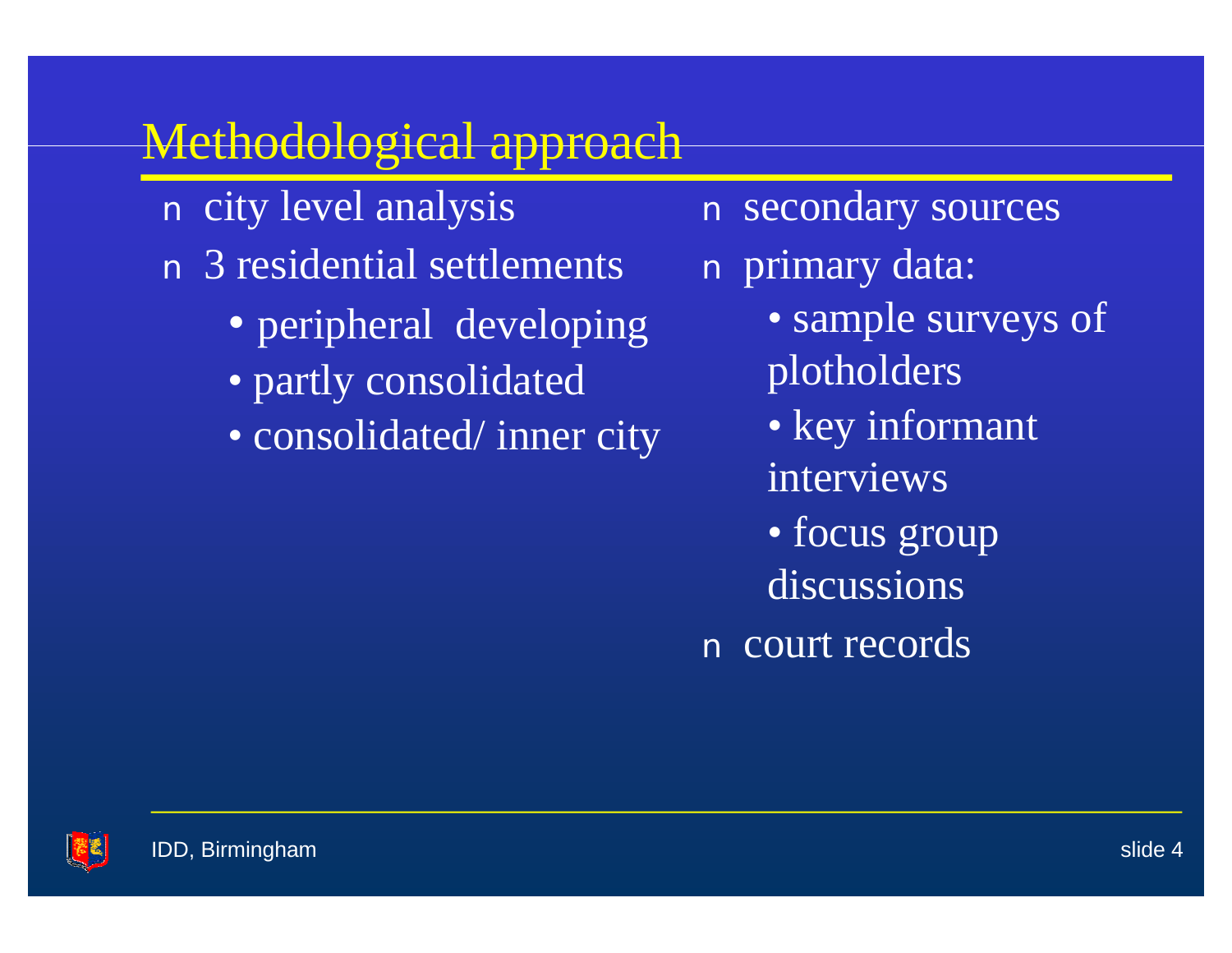# Channels of land delivery for housing

n Approach to analysis: identification & assessment of all the main channels of land delivery for new development, especially for low income groups, moving from most formal to least formal

### n Criteria for assessing strengths & weaknesses

- Scale
- Cost to those seeking land
- Security of tenure
- Access to disadvantaged groups, especially the poor and women
- Service provision
- Dispute resolution

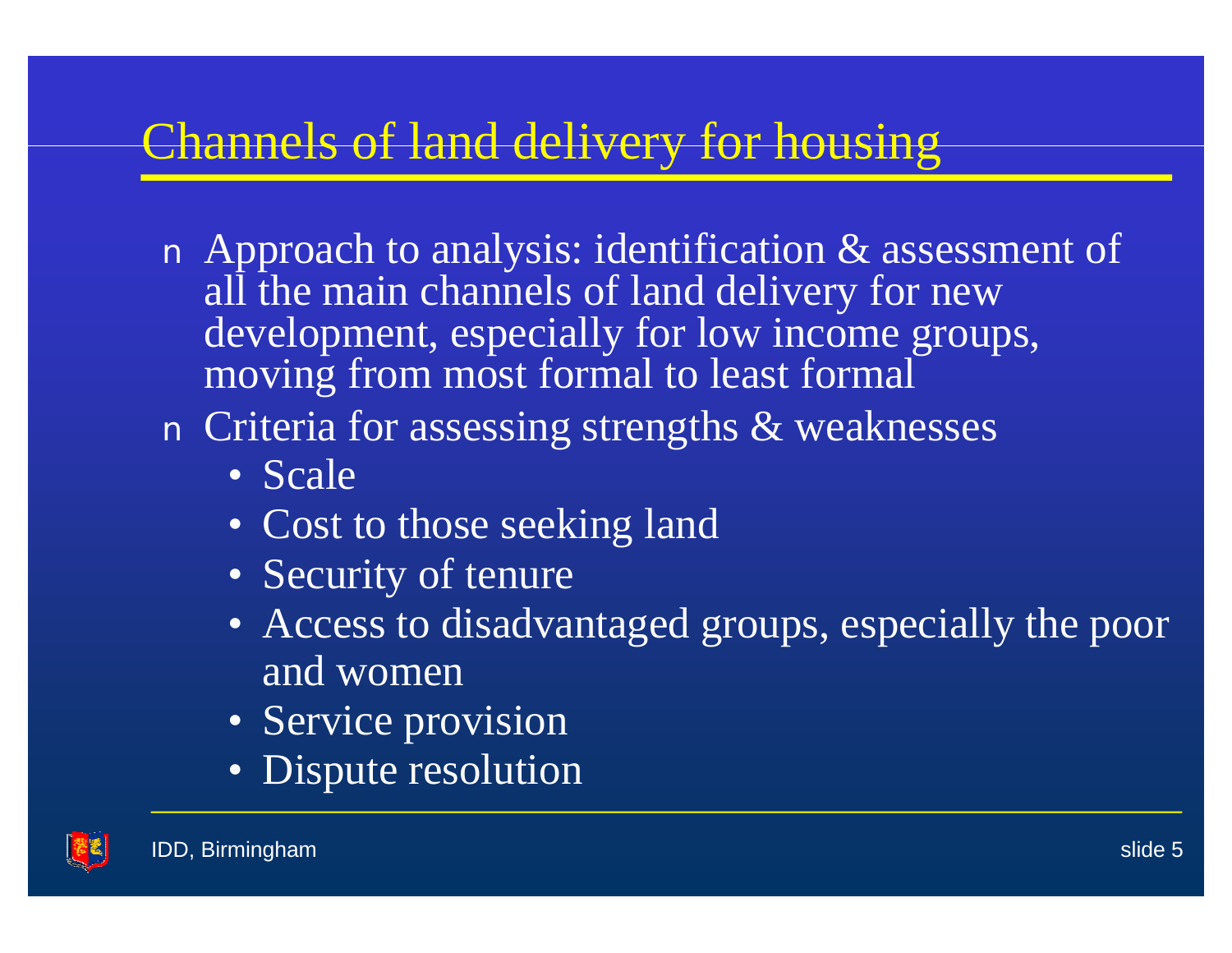### Main conclusions

#### n It is no longer possible for poor households to access land + relatively minor exceptions

- Members of indigenous landowning communities in Enugu
- Settlers in wetland areas in Kampala
- People who pool resources to buy part-shares in landbuying companies in Eldoret
- Allocation of customary land or serviced plots in Gaborone

### n Majority obtain land through purchase

- Sales of customary land (Maseru, Enugu, Botswana)
- Informal subdivision by land buying companies (Eldoret)
- Informal subdivision by *mailo* owners & tenants (Kampala)

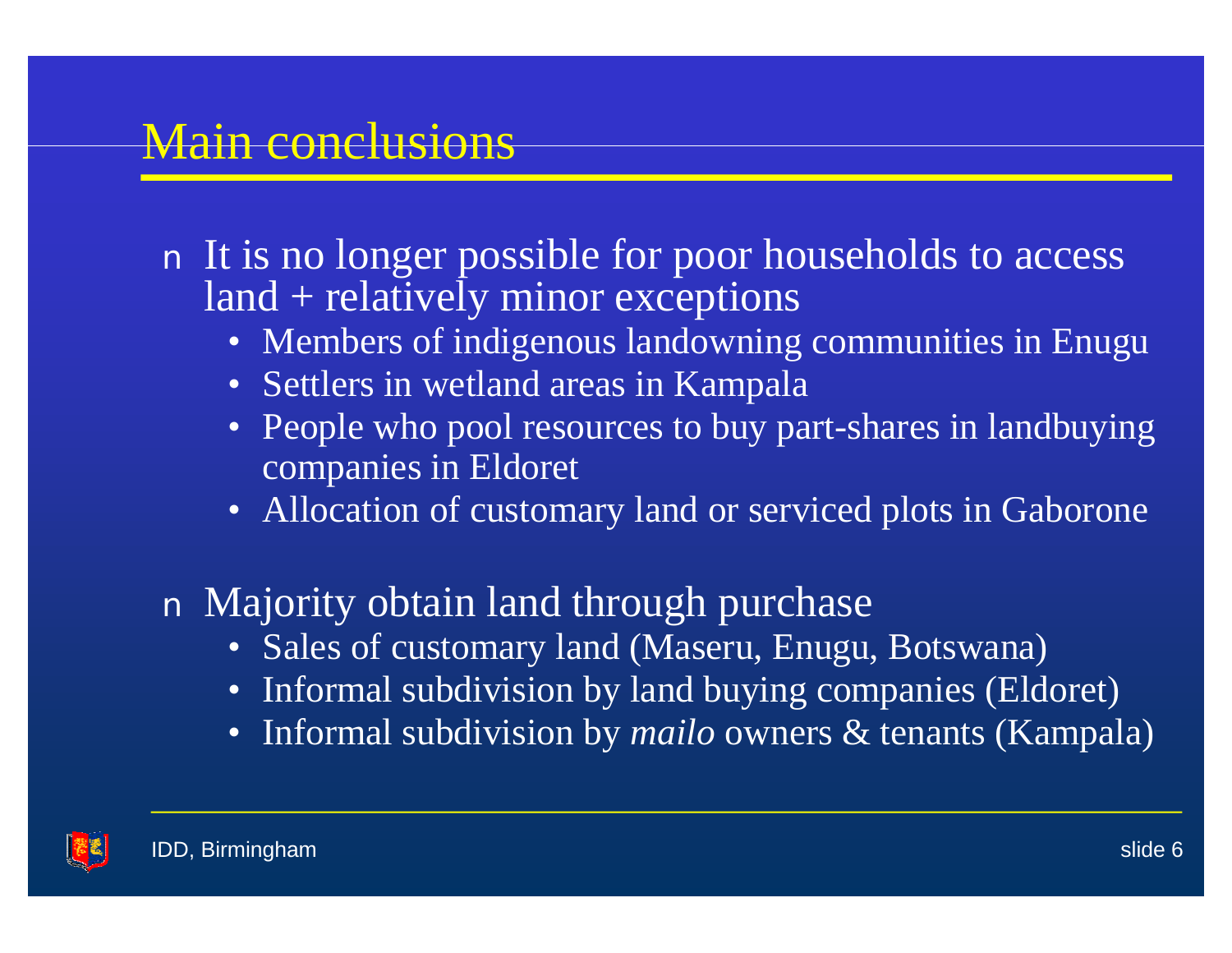## a) Purchase of land through the market

n Eldoret – dominant for all income groups – informal subdivision by landbuying companies

n Kampala – dominant for all income groups, subdivision by mailo owners and tenants

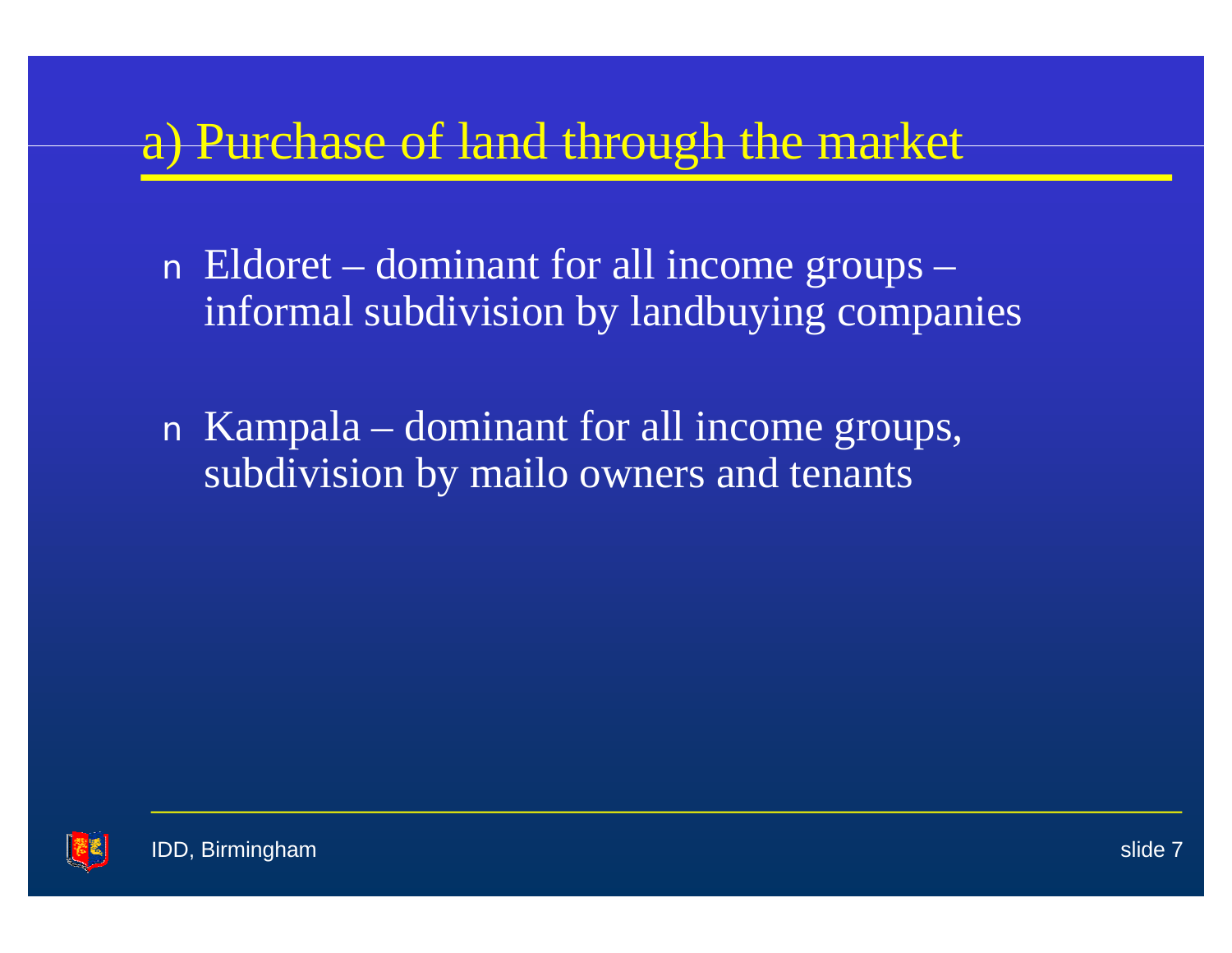## Purchase of land through the market

#### *Strengths*

- n Significant supply
- n Affords some access for the poor
- n Letters of agreement generally witnessed, respected & recognised in application for title
- $n$  Access by women + means
- n Disputes often resolved by Local Councils (Kampala) or elders (Eldoret)
- n Trust between shareholders in landbuying cos based on shared ethnic origin

#### *Weaknesses*

- n Insignificant in some
- n Not to the poorest
- n Possibility for multiple sales using different witnesses
- n Record keeping by lowest level of gov't poor (Kampala)
- n Married women constrained by social rules & customs
- n LCs/elders may be partial/ corrupt
- n Excludes other ethnic groups from membership (Eldoret)

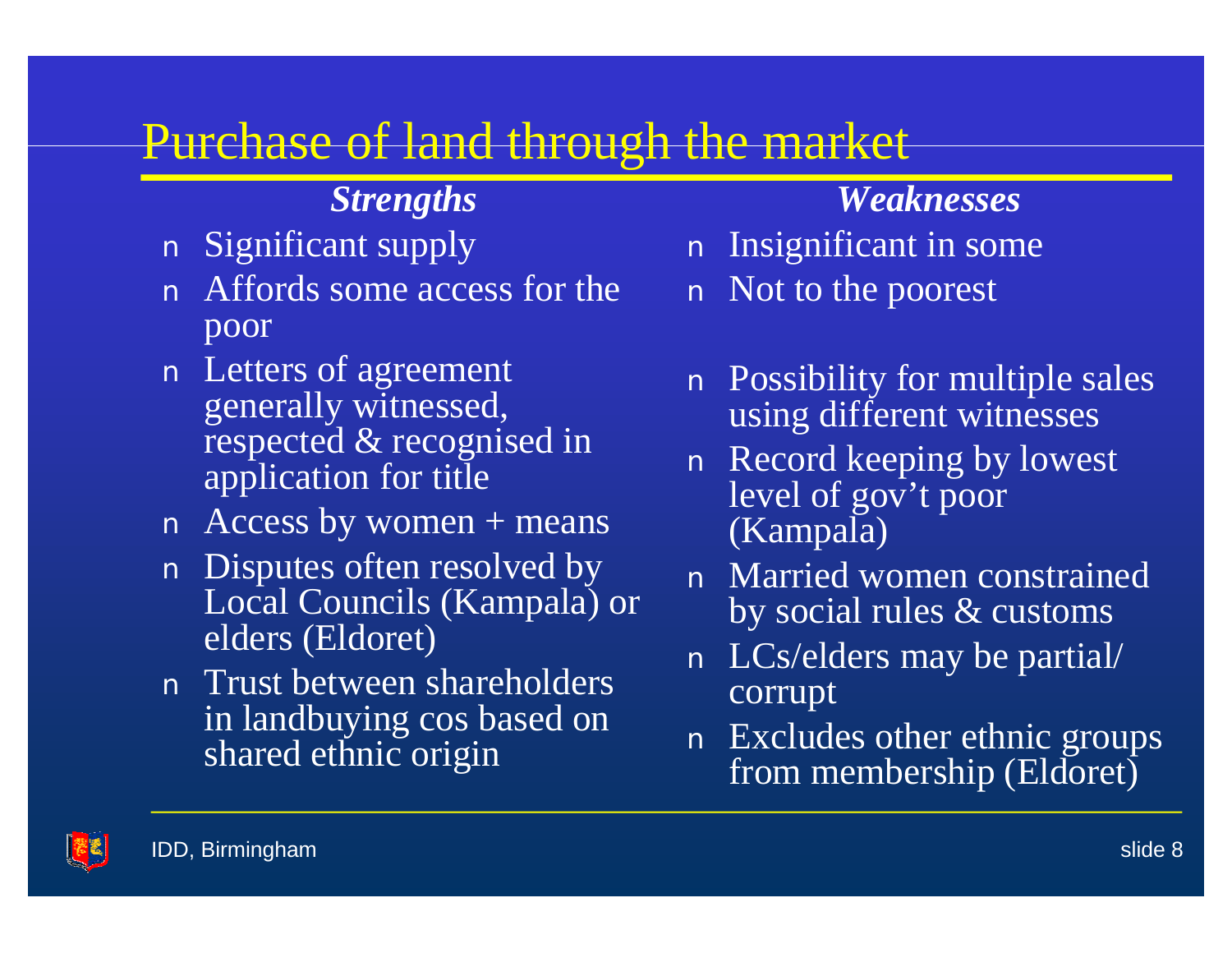# b) Delivery through state-sanctioned channels

- n Botswana Land Boards
	- customary land vested in boards on behalf of citizens for allocation to individuals
	- Issue customary land certificate for indefinite period

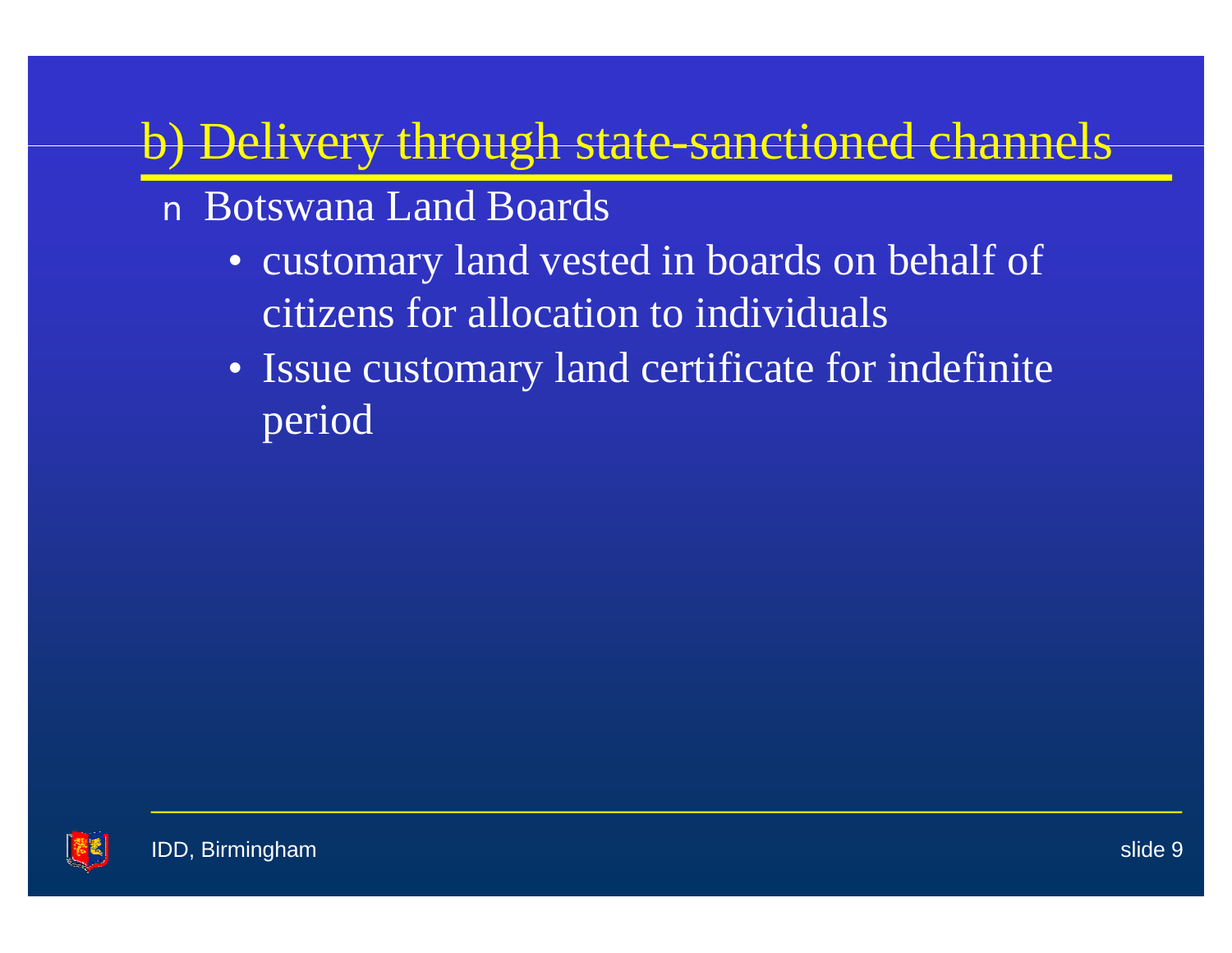## Delivery through state-sanctioned channels

*Strengths* n Significant land supply

n Security of tenure n Women heads entitled,  $+$  in theory married women

### n Married women don't get in practice without permission of husband

*Weaknesses*

n Acquisition of land hindered by

disputes over compensation

servicing prior to allocation

n Excess demand strains capacity

and encourages unofficial

n Requirements for survey +

restricts supply

payments

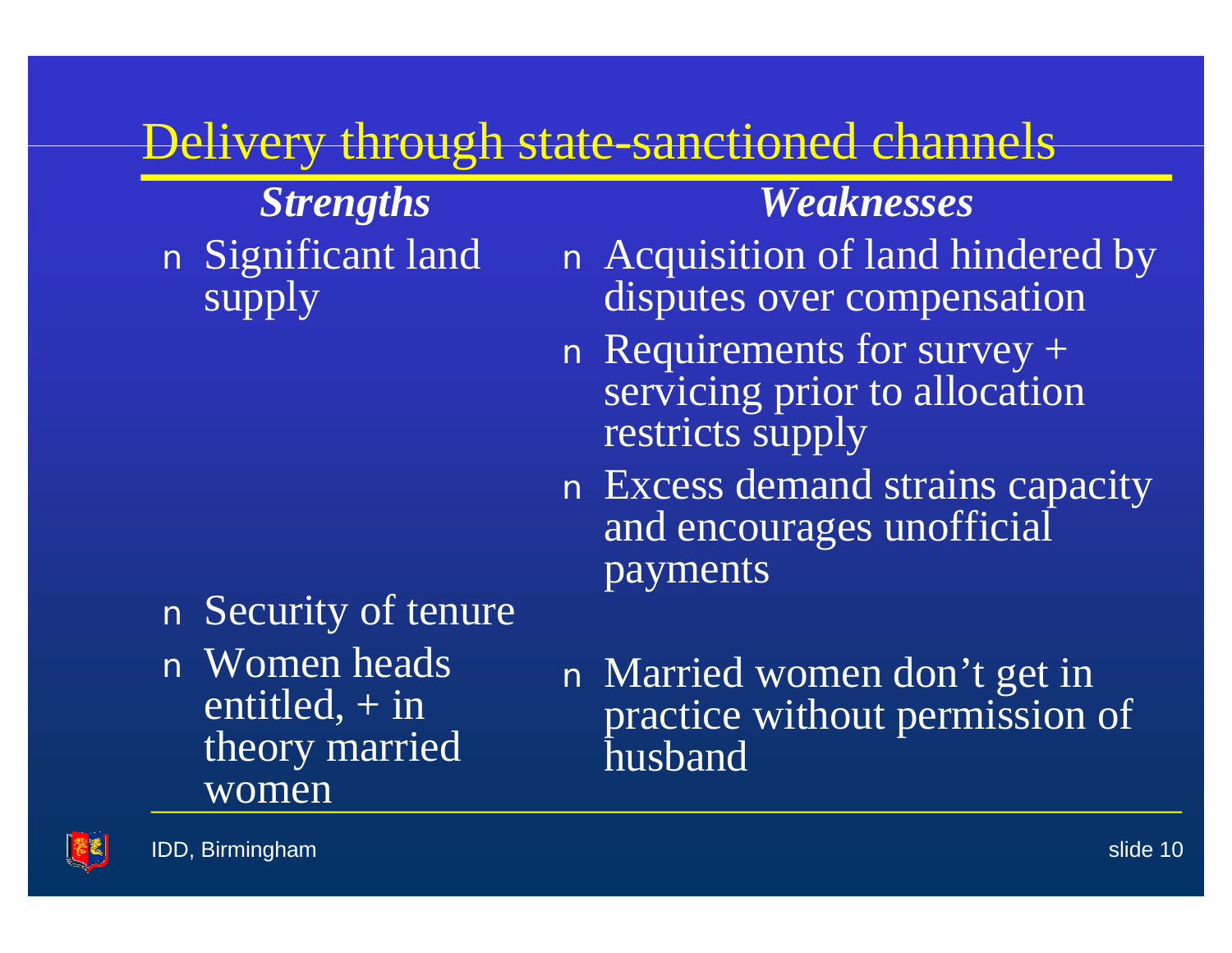### c) Delivery of customary land to members of the group

### n Maseru

### n Enugu

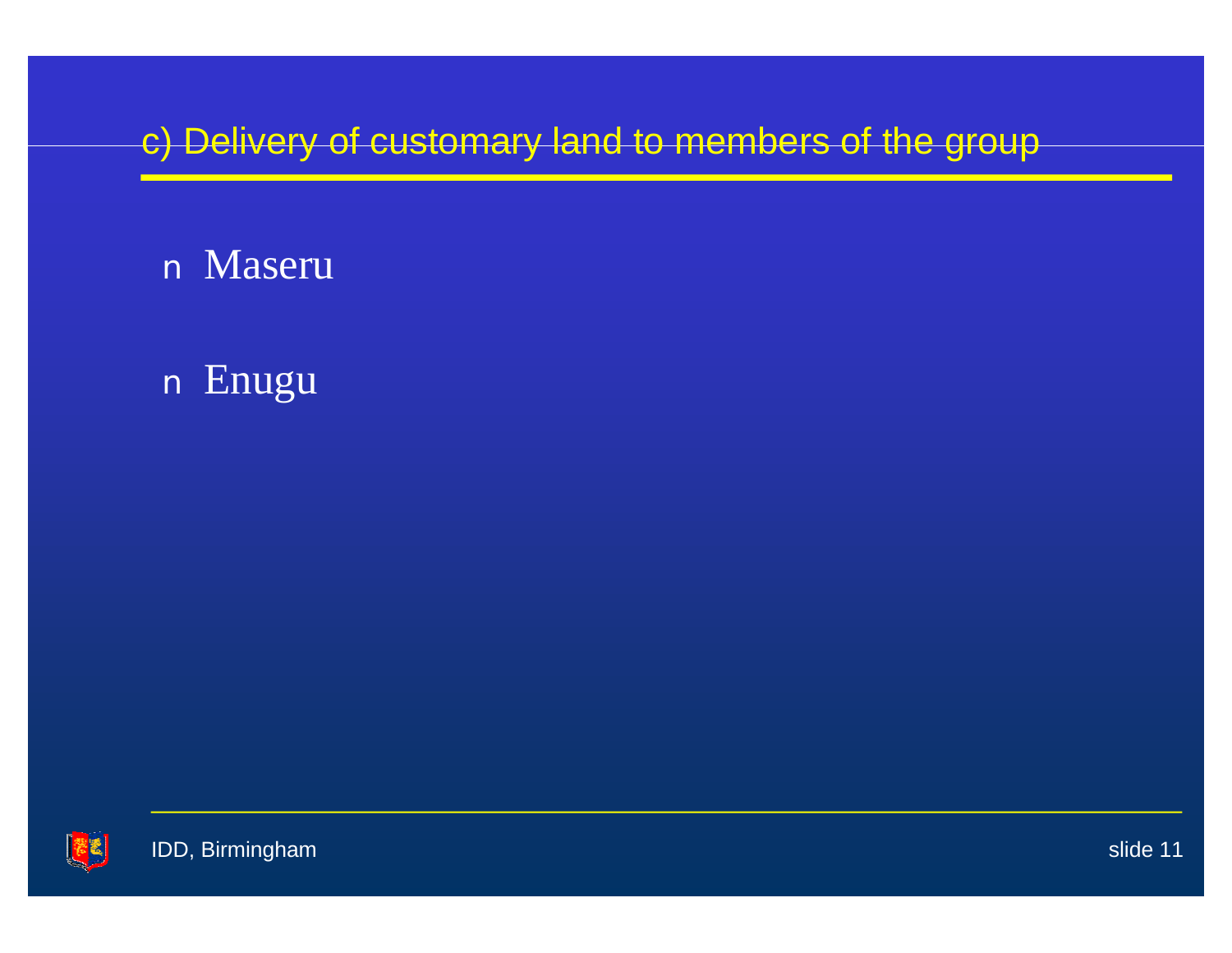### Delivery of customary land to members of the group

### *Strengths*

*Weaknesses*

### n Often free

- n Access to poor members of the group
- n Security of tenure to men

#### n Fast

- n Institutions widely understood & generally respected within the group
- n Dispute resolution mechanisms generally effective & respected
- n Access to women only through men
- n Contribution to new land supply declining
- n Limited supply for members of groups owning land in built-up area (Enugu)

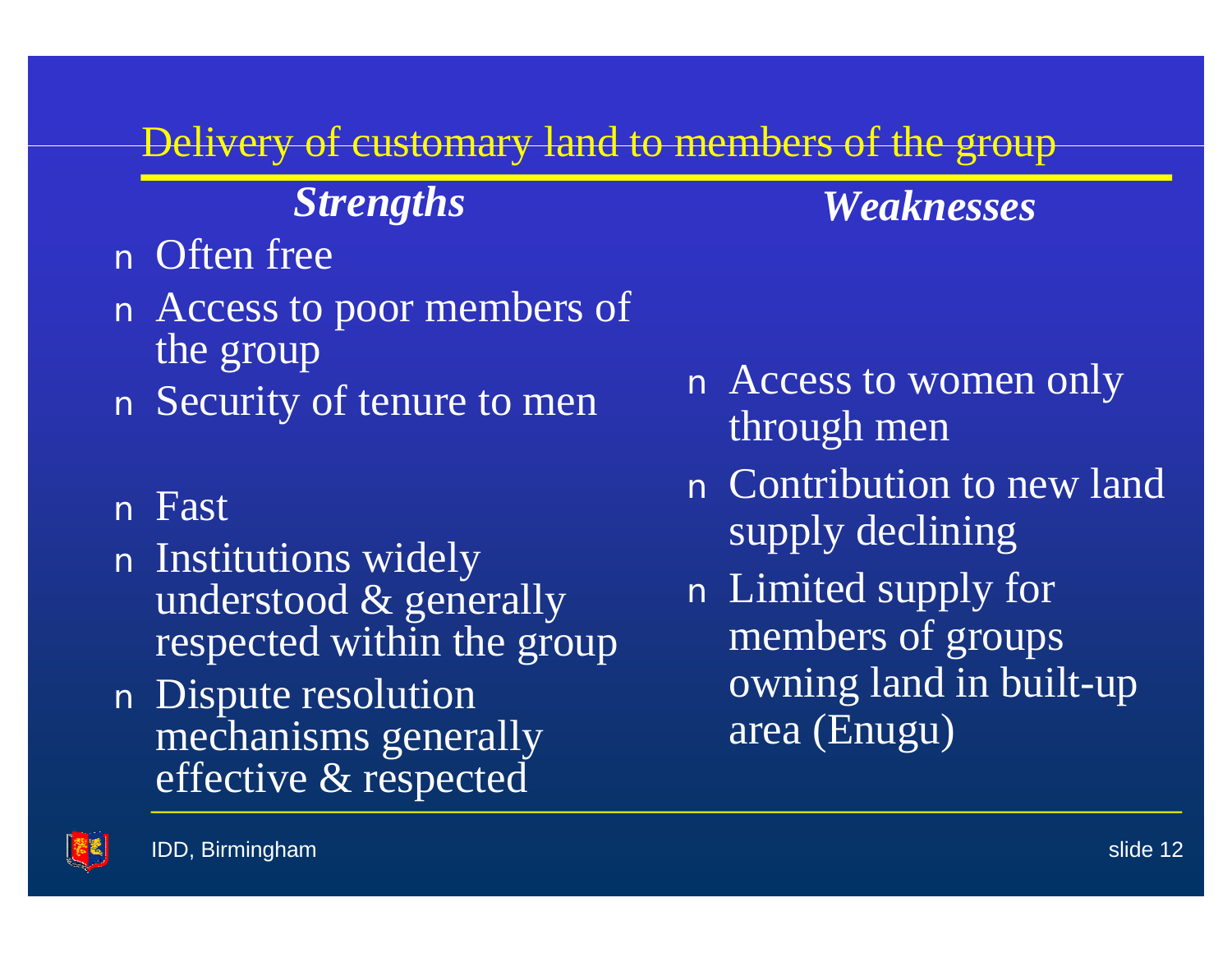## d) Purchase of customary land

- n Maseru predominant & open
- n Enugu predominant (also formal layouts)
- n Kampala significant
- n Gaborone significant (predominant in peripheral areas, but disguised as inheritance)

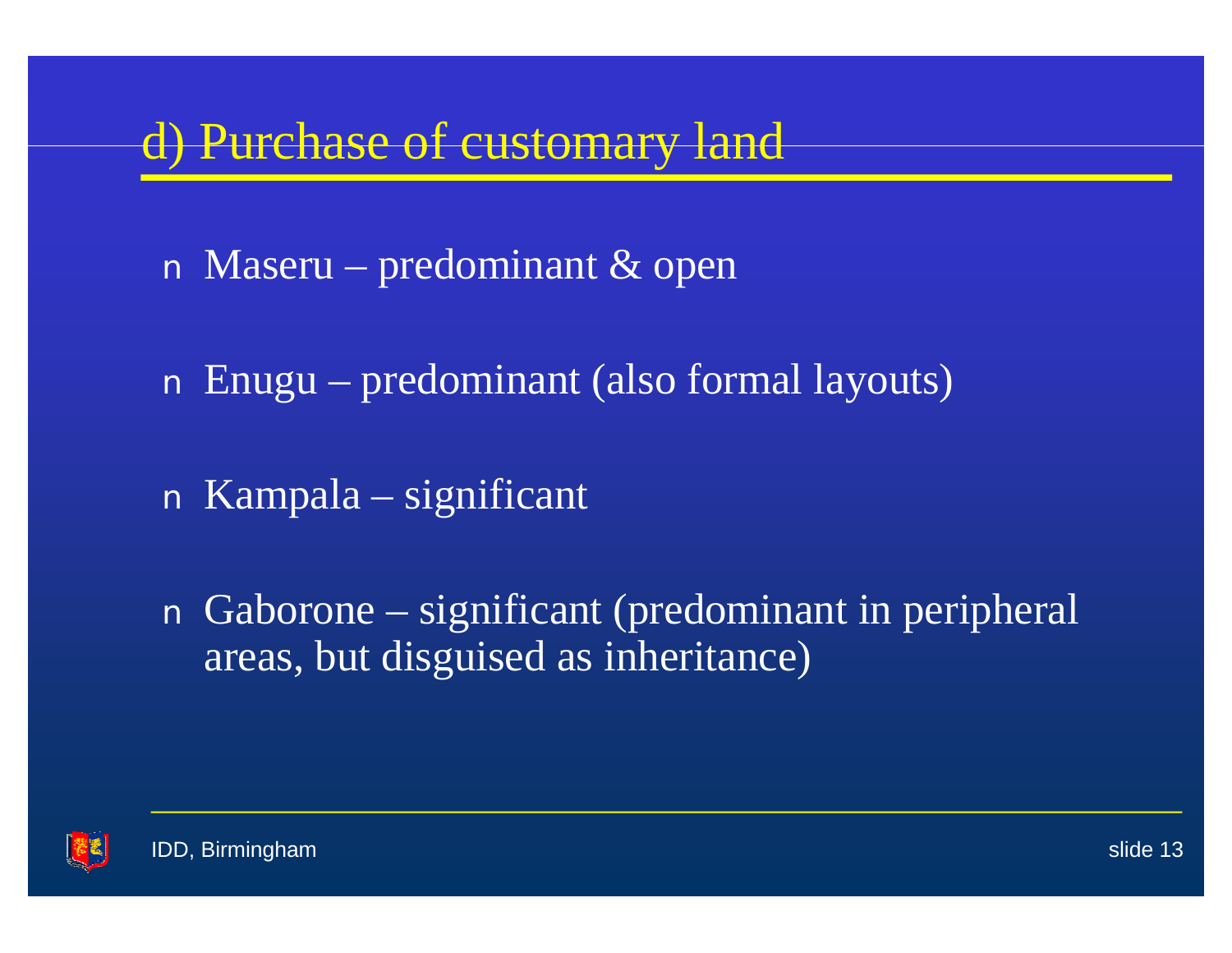### Purchase of customary land

*Strengths* n Significant supply

- n Provides access to land to non-members of group (and members)
- n Relatively cheap
- n Facilitates access to land for women
- n Degree of security varies

n Possibilities for multiple sales of same plot

*Weaknesses*

n Gov't intervention may restrict supply (Gaborone)

- n Market price restricts access by poor
- n Insecure, especially if sales have to be concealed or evictions anywhere in progress

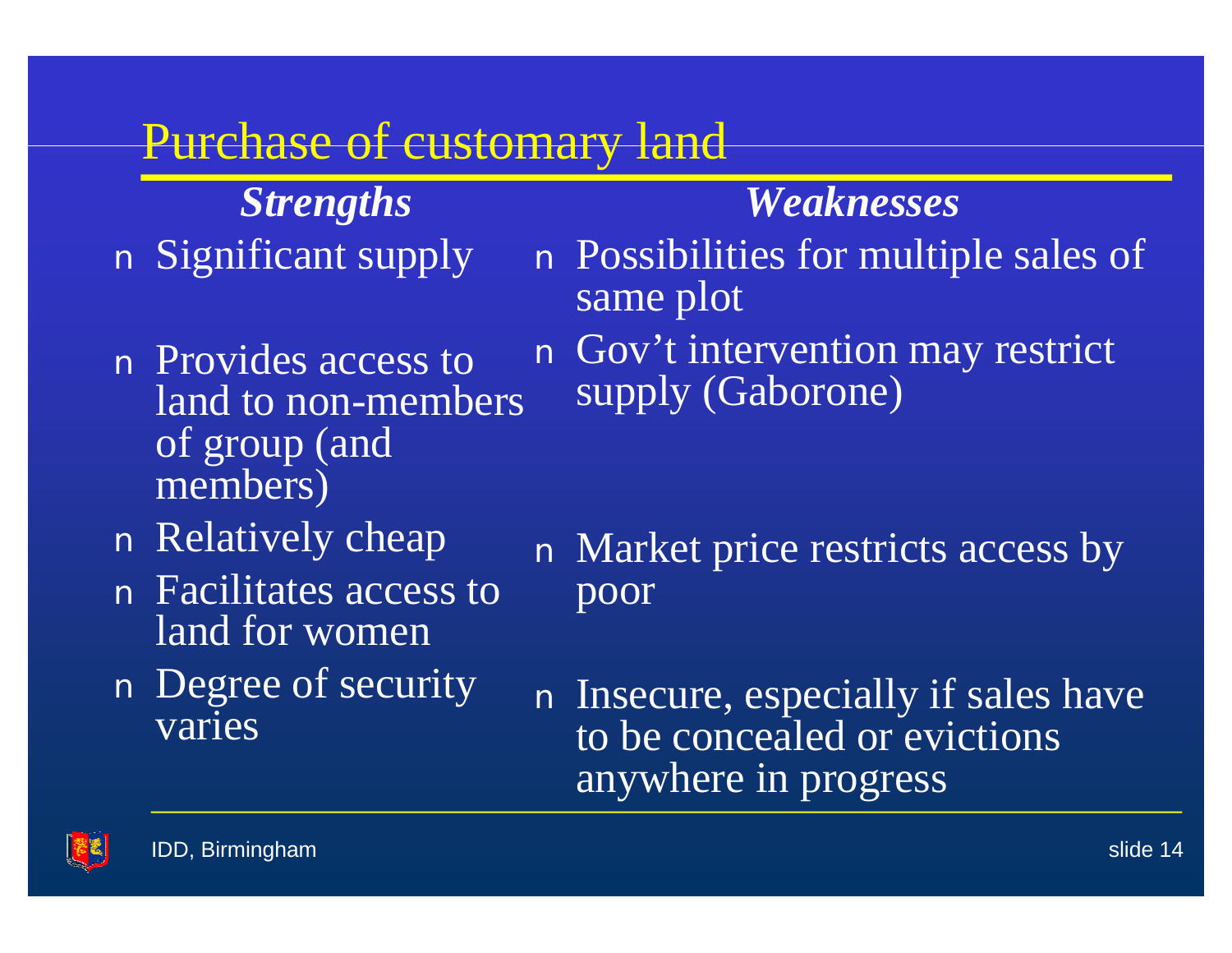## Purchase of customary land

*Strengths* n Efficiency of market increases as institutions emerge • to improve information flows (brokers – Kampala, Enugu) • to provide written evidence of transactions

n Formal legal system accepts these types of written evidence n Institutions supporting system widely understood

*Weaknesses*

n Systems of keeping records undeveloped

n Documents not always valid/trusted – try to upgrade to state-sanctioned titles (Enugu)

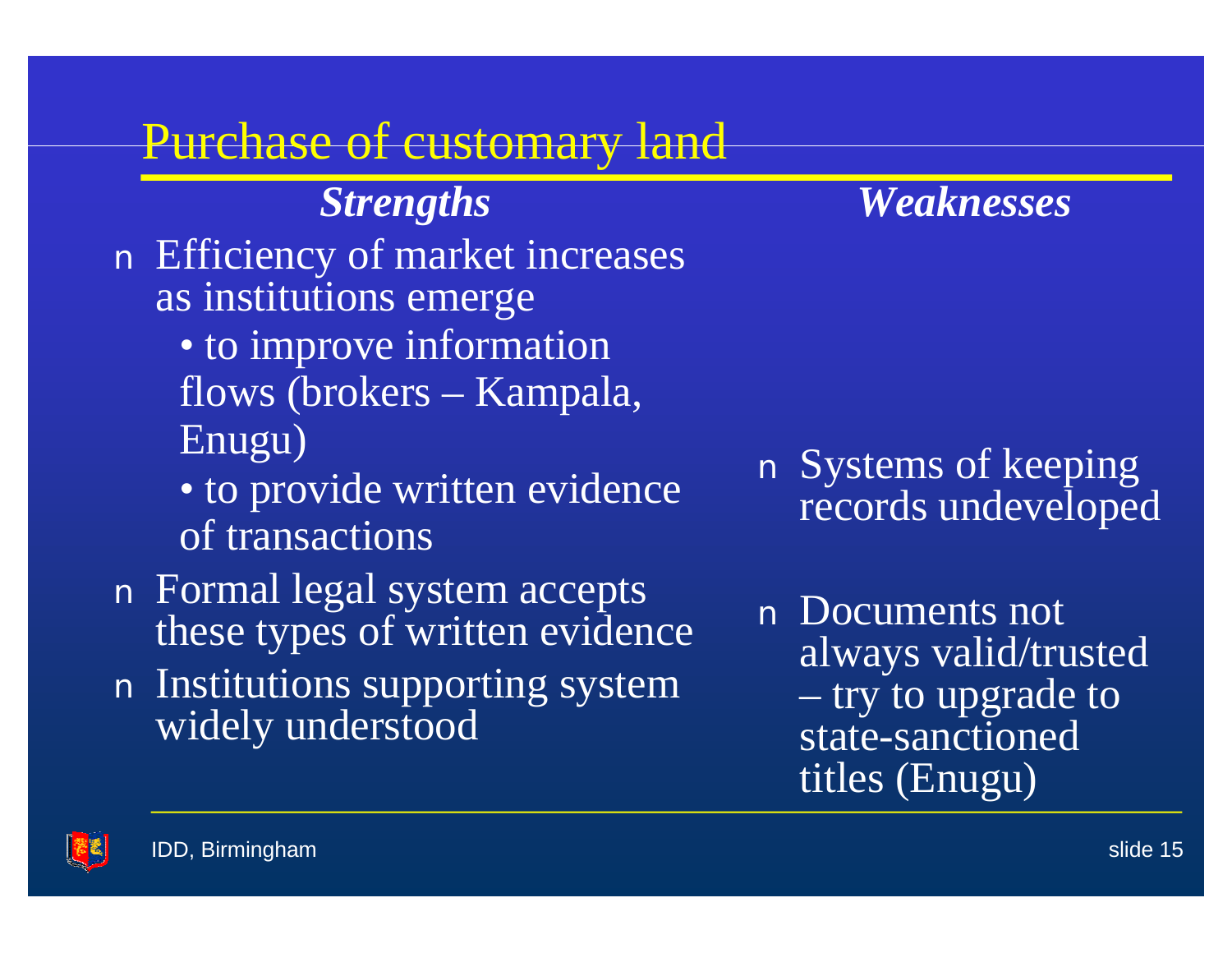# e) Self allocation

- n *Kampala* wetlands
	- Strength immediate free access by the poor
	- Weaknesses

ØLater subdivided for sale – illegal sales of government land

ØPoor environmental conditions

**ØUnserviced & often difficult to service ØInsecure** 

n *Maseru* – of family land, by women, small numbers n *Gaborone* – limited, of family land, in peripheral customary area (though term used by government to express disapproval of informal subdivision)

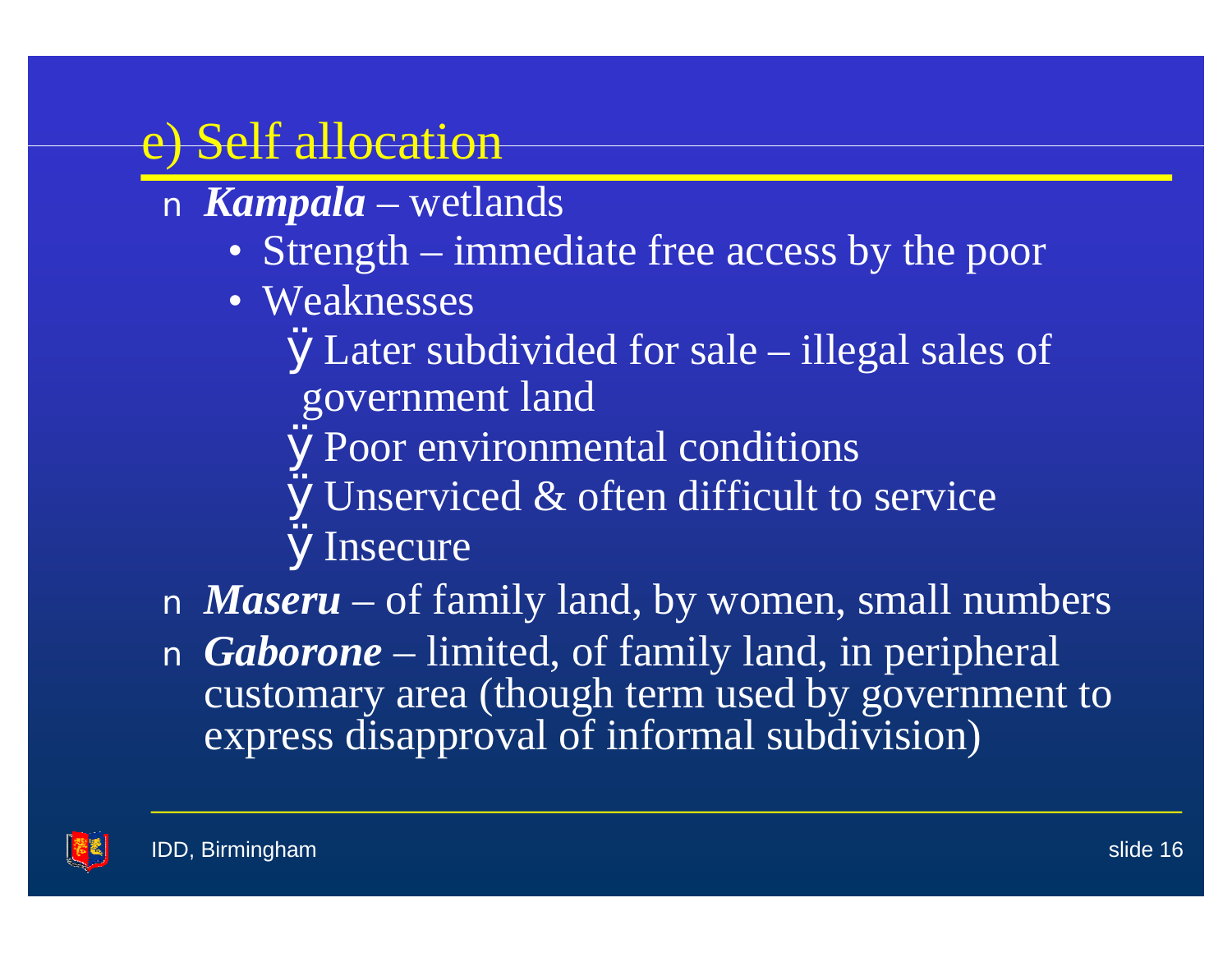### Main conclusions

- n Informal land delivery systems are
	- a response to failure of the formal system  $+$  low levels of compensation when land is appropriated
	- often effective in delivering land for housing, due to their characteristics and social legitimacy

n Institutions (social rules) that regulate transactions tend to be derived from customary institutions, but these

- have changed over time
- borrow from and mimic formal rules and procedures
- take advantage of formal rules (especially ambiguities and inconsistencies in them) where possible
- when they weaken, actors seek to use formal institutions: state law - courts, title

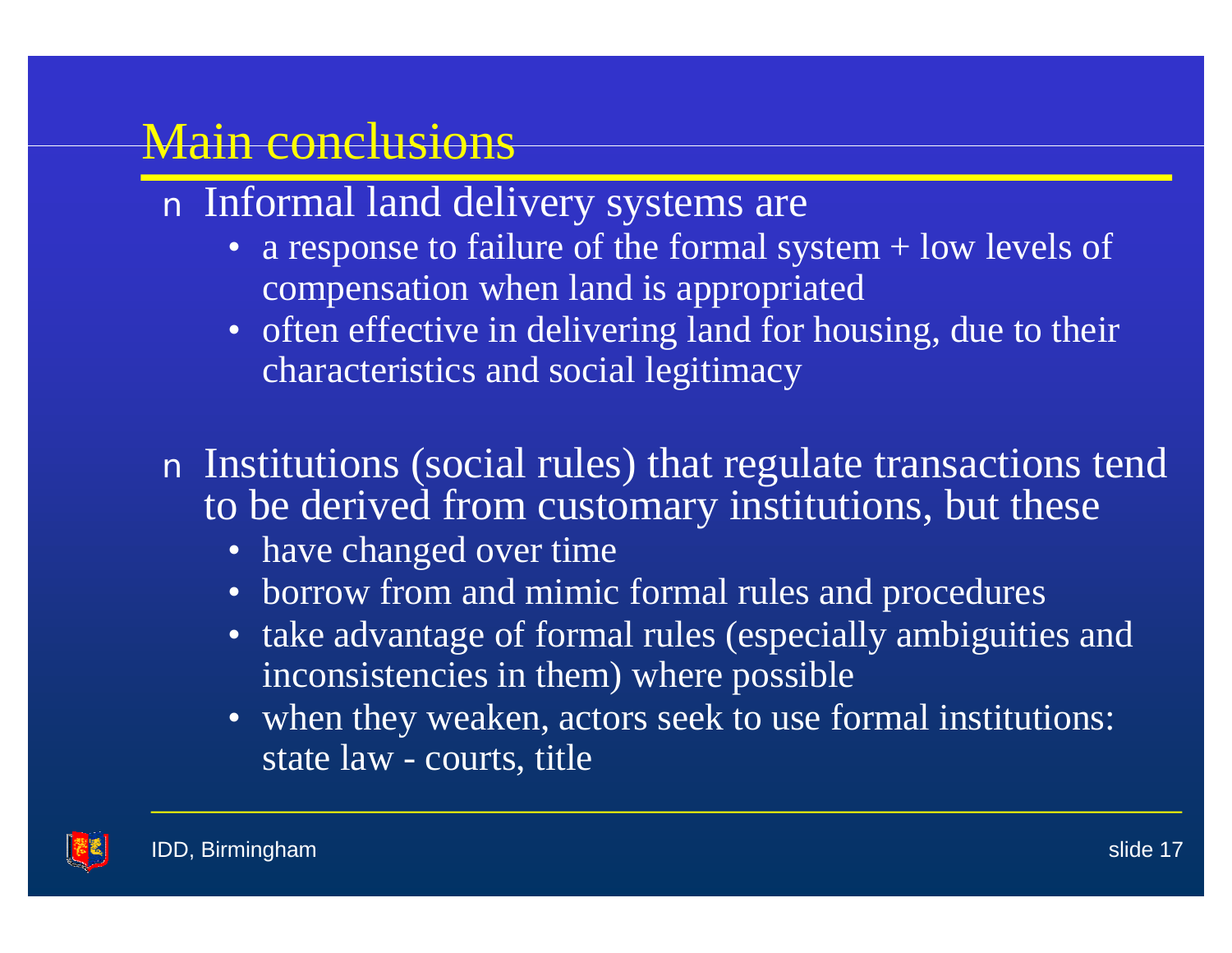### Main conclusions (cont)

- n Main supply of land for housing is generally through informal systems, but
- n It is no longer possible for poor households to access land for new residential building + minor exceptions
- n For many new households, especially the poor, the only way of accessing urban property is through parents Ø plot sharing or subdivision Ø inheritance, scope for which will decrease in future as plots become too small

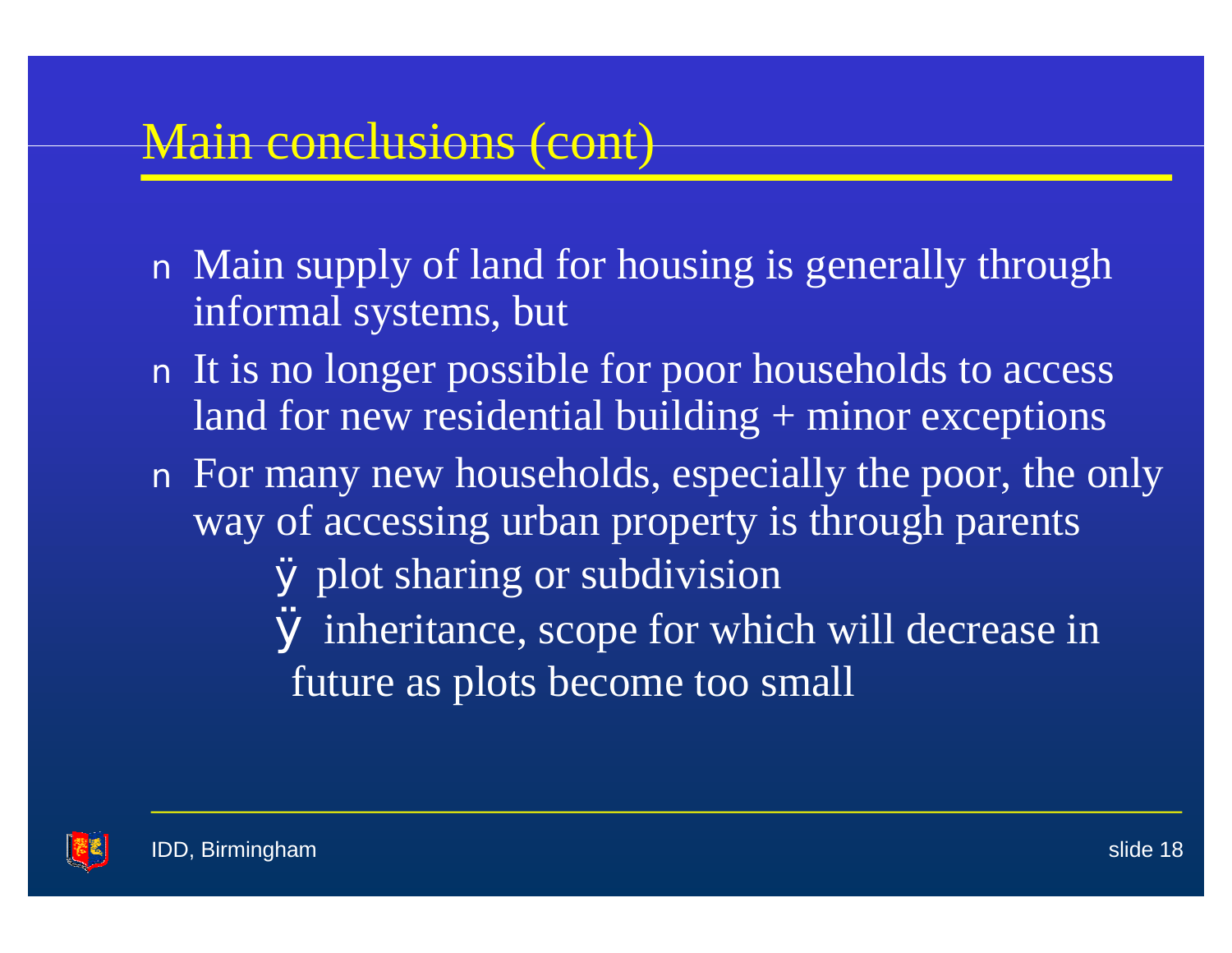### Main conclusions (cont)

§ Informal delivery systems have both ØStrengths: provide significant supply of land to various groups, sometimes including relatively poor & women, and ØWeaknesses:

– sometimes poorly located & planned

– generally inadequately serviced

§ Their contribution is constrained by their relationship with the formal system and government, as much as by their own shortcomings

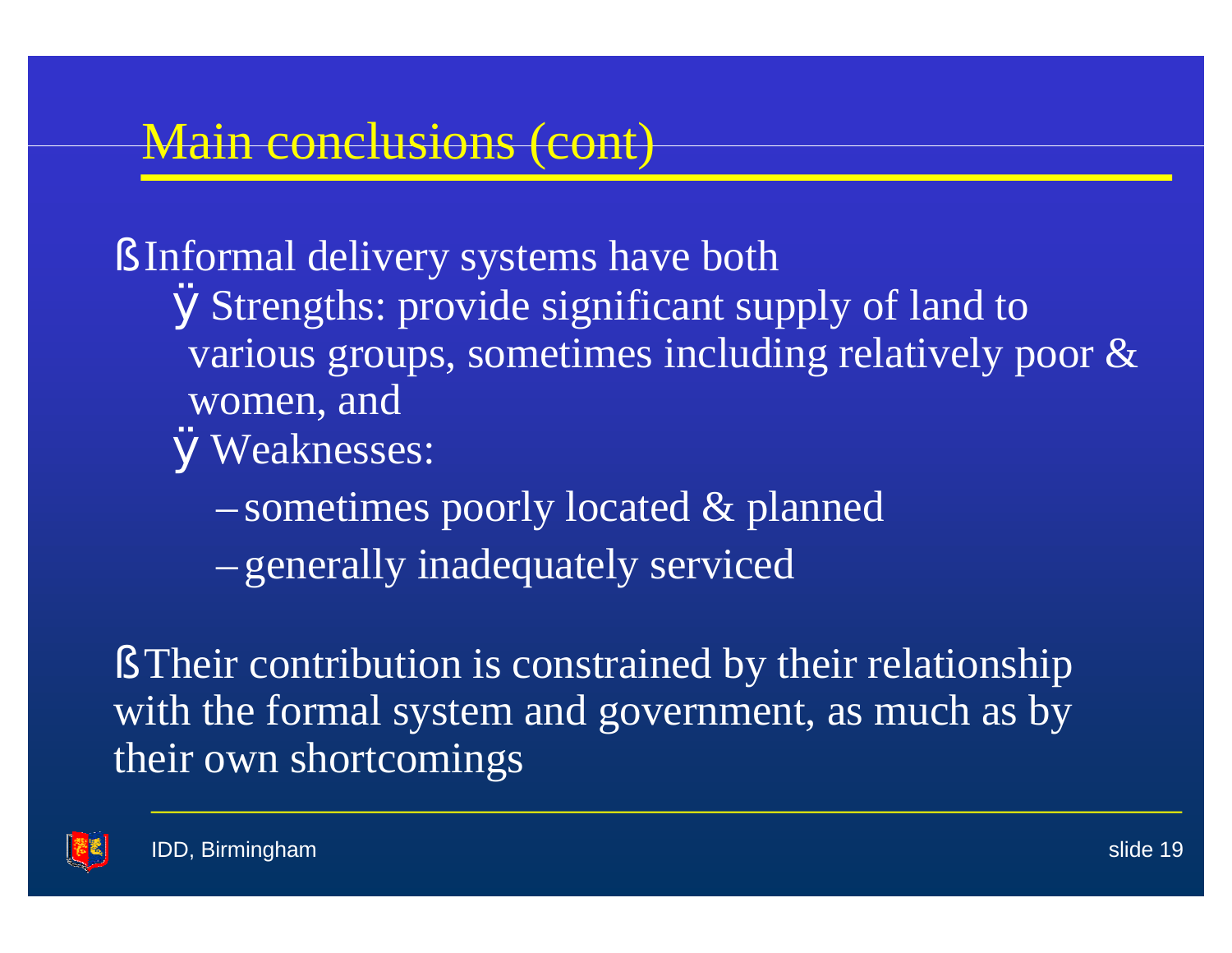# Policy implications

n Informal land delivery systems should be tolerated and accommodated, but

- Weaknesses identified and addressed
- Strengths identified and enhanced
- n Main threat to wider security of tenure often evictions by government, so it should desist
- n Security can be enhanced by accepting documentation innovations in informal systems –
	- Popularly understood
	- Cheap and procedurally simple